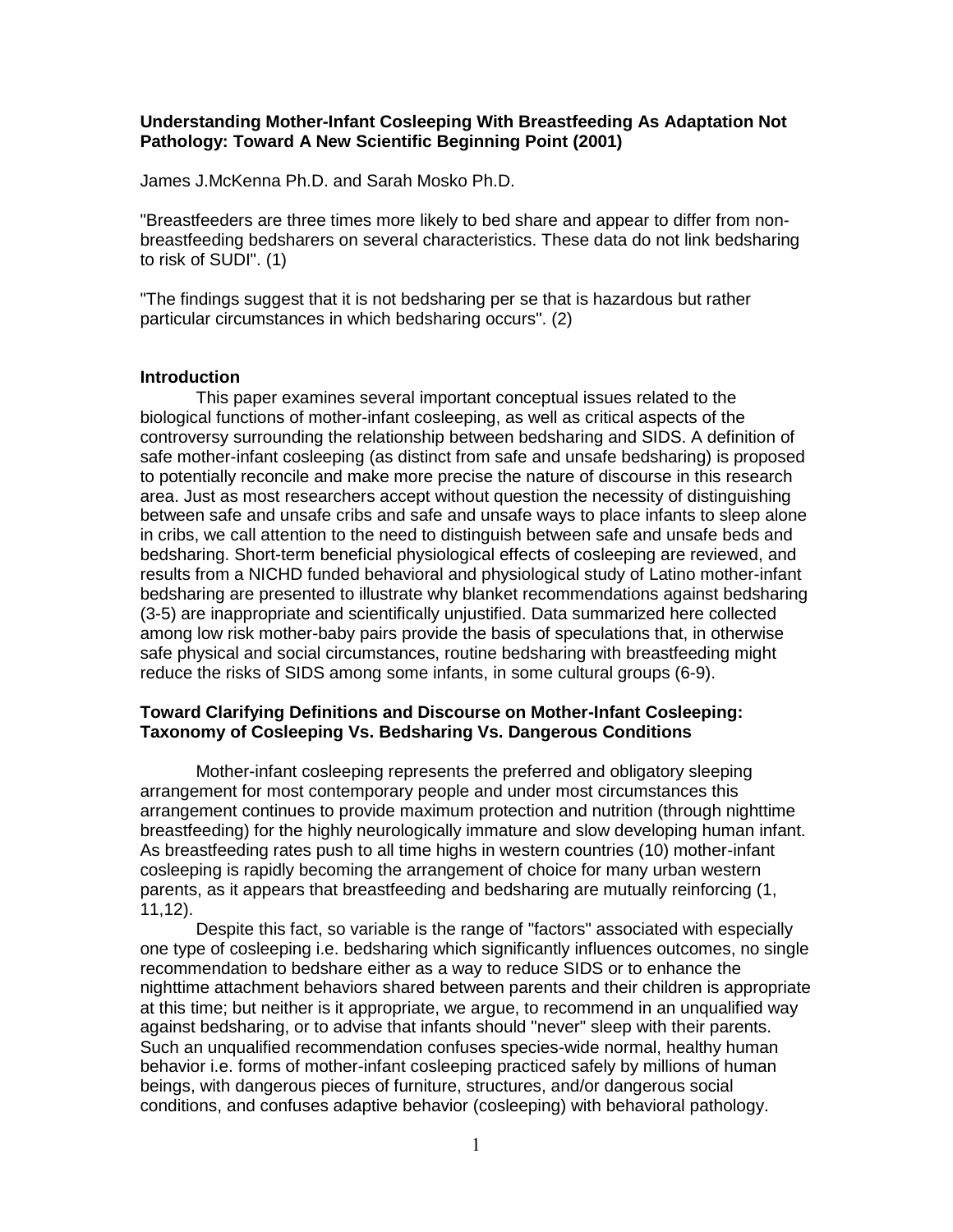In the context of SIDS and pediatric sleep research we propose that the term cosleeping be used generically to describe a diverse, but proactive, generalized class of sleeping arrangements, and not to any one particular "type" of cosleeping arrangement as, for example, bedsharing per se (but see below). One step toward standardizing a definition of safe mother-infant cosleeping that can be extended to include situations where high levels of mother or caregiver-infant body contact occurs during sleep, is to apply the description safe cosleeping to particular "types" of sleeping arrangements in which at least one proactive responsible, adult cosleeper (whether mother or not) takes safety precautions unique to the particular "type" of cosleeping practiced; and, regardless of whether sleeping occurs on the same or a different surface with another adult present, the cosleeping dyads potentially are able to communicate through multiple, but minimally two mutually reinforcing sensory modalities as, for example, through a combination of at least tactile and visual, or auditory and olfactory, or visual and auditory, and/or auditory and vestibular sensory channels.

Safe mother-infant cosleeping can be applied to bedsharing situations where the overall bedsharing context (physical setting and social circumstances including triadic situations) are made as safe as current knowledge permits, and where at least one adult cosleeper/caregiver not only is present, but in addition to being physically capable of potentially detecting and responding to changes in the baby's status, the cosleeper is motivated and willing to do so. Sleep location per se such as infants sleeping alone on an adult bed without a parent present *sensu* Drago and Dannenberg (3) and Nakamura et al. (4) is not considered bedsharing, using this operational definition.

 As proposed here, a safe cosleeping environment must always provide the infant with the opportunity to "sense" and respond in turn behaviorally and/or physiologically to the caregiver's signals and cues as, for example, to the mother's smells, breathing sounds, infant directed speech, sleep or breathing movements, invitations to breastfeed, touches or to any as yet unidentified "hidden" sensory stimuli whether intended or not. In this way, bedsharing is not necessarily excluded from being considered one type of 'safe cosleeping' but nonetheless, like other specific "types" of cosleeping, bedsharing needs further to be taxonomically differentiated into one of two sub-types: safe or unsafe. Although the same can be said for almost any sleeping arrangement such as solitary crib sleeping, bedsharing is probably practiced slightly differently in each household. Yet, now we can identify specific, modifiable "bedsharing risk factors" as well as "crib risk factors" (2-4,13) that should help to eliminate unnecessary risk regardless of location or arrangement.

## Cosleeping In Form, Function and Outcome: A Many Diverse Thing

We maintain that sleep location is but the beginning not the end point for analysis in studying sleeping arrangements, and that all "types" of cosleeping must be distinguished by the condition and composition of sleeping structures or pieces of furniture or materials which are used, including characteristics of the sleep surface (hard, soft, fibrous, textured or smooth) and by the bedding materials including infant sleep wrappings, night clothes and/or blankets, as well as by who and/or how many people are sleeping close to, with or by, the infant or child.

 Compared with solitary infant sleep, analytically important features of the cosleeping environment are more numerous and more complex. For example, in the bedsharing environment it appears that the quality of care the infant receives from the caregiver once in bed is partially determined by the nature of their social relationship outside of the bed, which often helps to explain the parent's reasons for cosleeping. For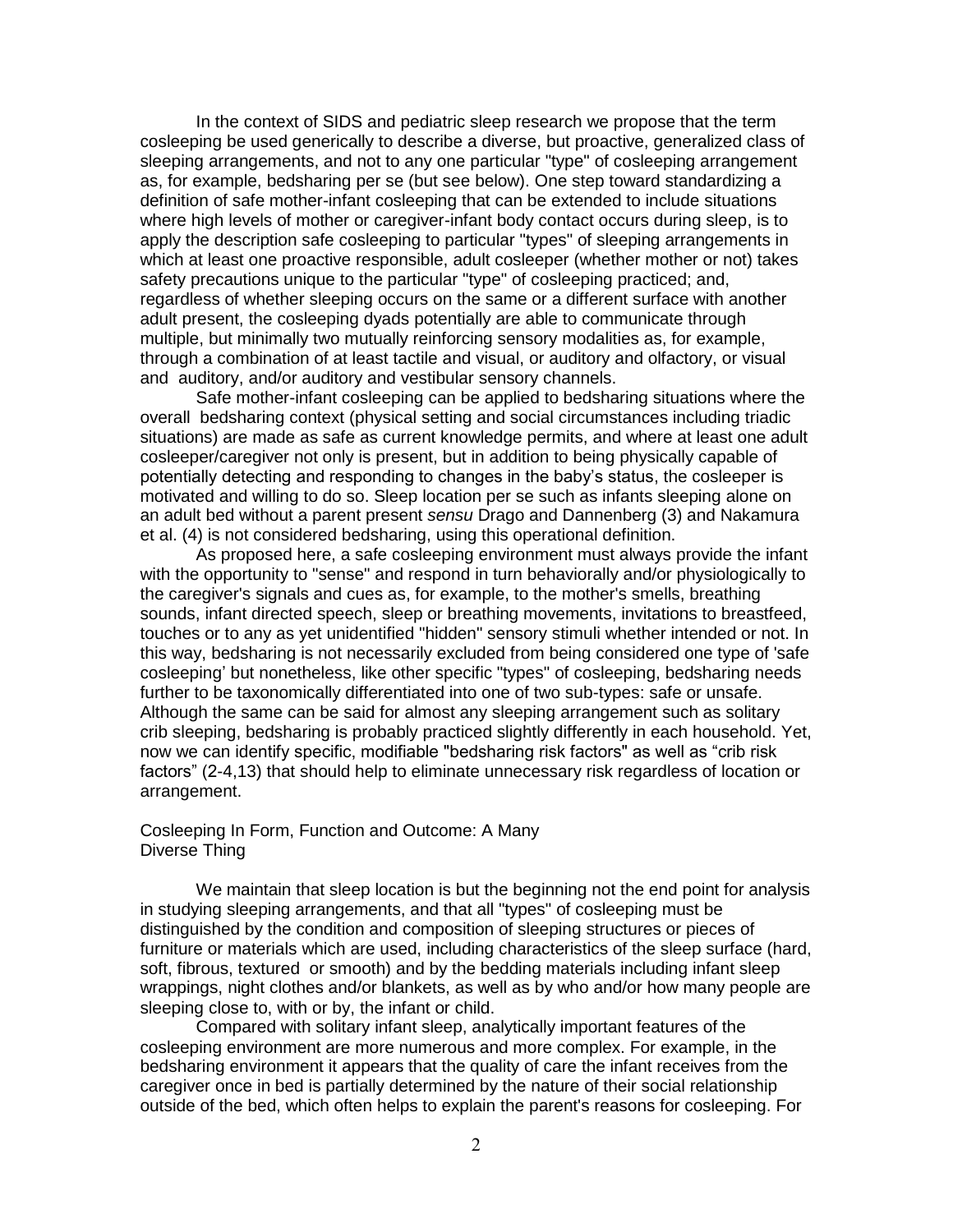example, mandatory, non-elected bedsharing by smoking mothers that occurs in socially chaotic households where bedsharing is the only option lead to outcomes quite different from those situations in which bedsharing is elected by a non-smoking mother specifically to protect, nurture and breastfeed her infant, under more routine, stable social circumstances (1,2,14-16).

Only recently have we started to address the impact of particular adverse circumstances on the bedsharing environment. Amongst parents of infants who have died unexpectedly in Great Britain the prevalence of alcohol consumption, cigarette smoking and the use of illegal drugs was also higher, whilst the infants exhibited adverse clinical features at birth (prematurity, low birth weight). Moreover, during their short lives these doomed infants experienced more infections and lower daily weight gains, suggesting increased vulnerability from the beginning (2 and17 for theoretical overview). Treating bedsharing as a starting point in which risks occur, rather than as a crude endpoint, Blair et al (2) found no evidence to suggest that bedsharing was a risk amongst parents who did not smoke, or among infants four months or older (see 1 for corroborating USA data).

In another study in St. Petersberg, Russia, compromised maternal attachment is found associated with many babies who died while bedsharing. Physicians of the dead infants indicated that the mothers of deceased infants had been less eager "to quiet or comfort" their infants in general, and while their infants were being examined (by the physician) before their deaths these mothers "paid less attention to the baby's responses" and were less willing or likely to touch or look at them, compared with matched control mothers whose babies lived (18).

Bedsharing, Room Sharing, Sofa and Recliner Use, as Particular "Types" of Cosleeping

Bedsharing is just one of many forms of cosleeping, and while all bedsharing represents a more intimate type of cosleeping, not all cosleeping takes the form of bedsharing. Moreover, safe bedsharing can now be distinguished from unsafe bedsharing. For these reasons "cosleeping" and "bedsharing" are not synonymous and should not be used interchangeably, a distinction not acknowledged by Drago and Dannenberg (3) and Nakamura et al (4) in their recent condemnation of "cosleeping" and "bedsharing".

Bedsharing is complicated because it involves different furniture components sometimes articulated but sometimes not. Adult beds mostly include mattresses usually but not always surrounded by other pieces of furniture such as wooded or metal frames. Sleeping in or on a bed represents one of the major contexts within which cosleeping among westerners is likely to take place. Bedsharers sleep on at least one, and sometimes two types of mattresses, (a box spring under a cloth mattress in many western societies) although cloth mattresses can sit on the floor without a frame, which for infants prove dangerous if positioned next to a hard wall or surface. The space between a wall and a mattress can lead to the infant's head becoming wedged causing asphyxiation, a major category of mechanical death reported by Drago and Dannenberg (3).

In western societies cosleeping can also occur on sofas, recliners, on child beds, or daybeds, or even while the adult sits or sleep on chairs which recline, or rock. In some areas in the United States, these types of infant deaths are lumped into the category of bedsharing/cosleeping deaths (as in Michigan, USA) which makes less precise the understanding of the dangers posed by any one sleep environment, and significantly misrepresents and exaggerates the numbers of deaths associated with true bedsharing.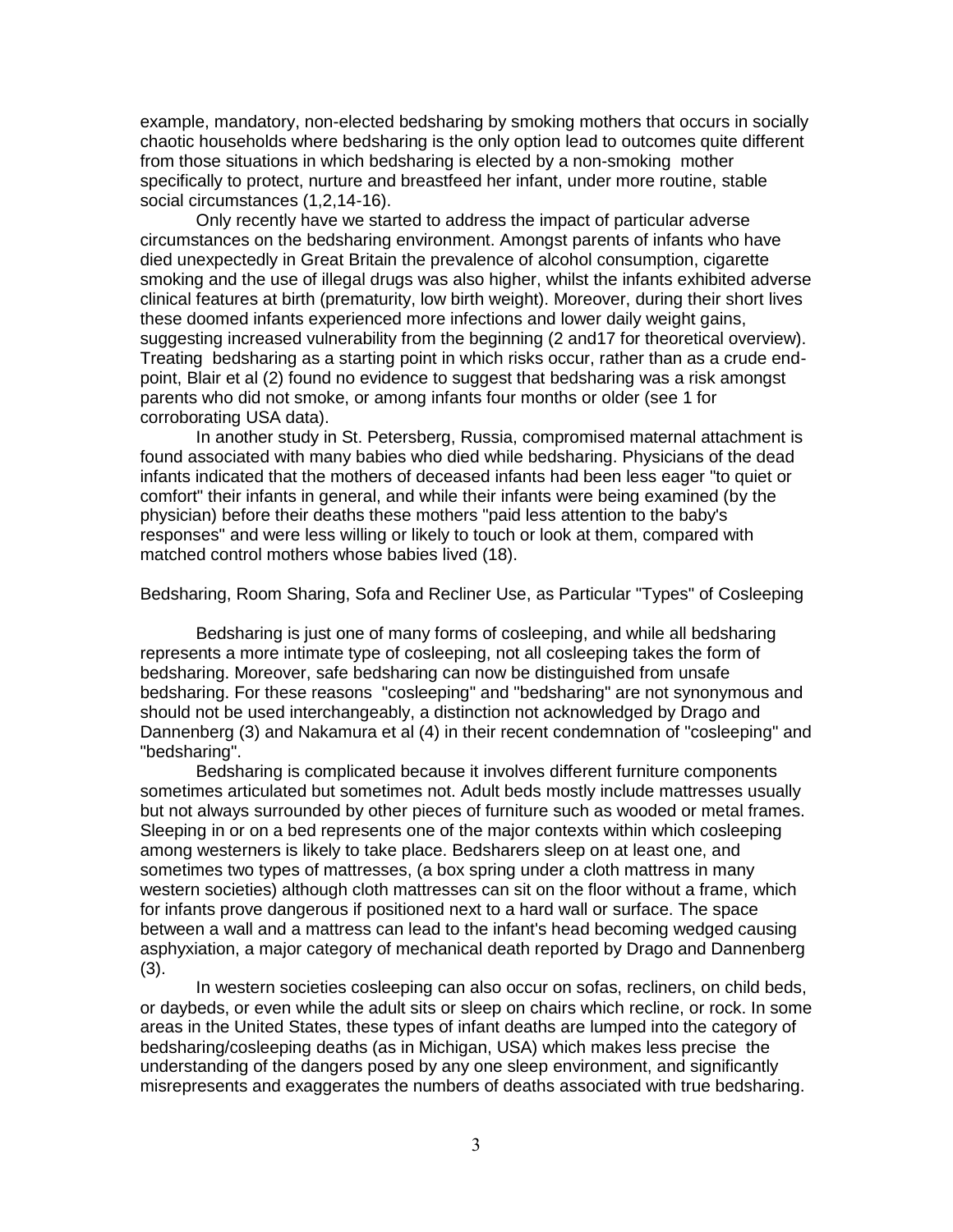As regards sofa-or couch cosleeping, cosleeping on waterbeds or on a recliner, colseeping on these types of structures proves to be highly risky (2, 4).

## Room Sharing As A Form of Cosleeping

Room-sharing between infants and parents increasingly is the norm in many western countries and is associated with increased protection against SIDS, although studies showing the protective effects of room-sharing did not include data on the actual proximity of infants to their caregivers, or if mothers were breastfeeding. Nevertheless, depending on whether or not the infant and parent can see and/or hear, and/or smell each other, and if the caregiver intends to monitor and respond to an infant, roomsharing can be considered another form of safe cosleeping, although there is, of course, a spatial distance outside of which caregiver-infant sensory exchanges which define cosleeping (as proposed here) are impossible.

Epidemiological data show that in the presence of an adult caregiver roomsharing infants are four times less likely to die from SIDS than are infants sleeping either alone, or in the same room with siblings (19); and similar results are reported in the CESDI study conducted in Great England and reported by Blair et al (2, 20). Indeed, the CESDI study suggests that infants who sleep in a separate room alone are more likely to die from SIDS than are those infants who bedshare for part of the night, and who remain in the room close to the mother (2). For example, in a univariate analysis of the CESDI data set in which separate room sleeping in a cot /crib was the reference group (OR 1.00) with 95% CI, the odds ratio for babies room sharing was 0.51 (0.35,0.74). Partial bedsharing was 0.33 (0.19,0.57), while for those infants found bedsharing the OR was 1.49 (0.99,2.24). The highest odds ratio was calculated for sofa sleeping, 15.79 (4.43,56.24) (16).

## **SIDS Bedsharing Epidemiology And Catastrophic "Overlays" Occur Mostly, (Often Exclusively) In The Context Of Extreme High Risk: Infant Friendly Adult Beds and Elimination of Dangerous "Factors", Not "Practice", is Called For**

Blair et al (2, 20) argue against a simplistic analysis of expected "outcomes" associated with bedsharing. Using data collected during the CESDI study in Great Britain that includes 325 SIDS and over 1300 controls, Blair (20) proposes an *a priori* epidemiological model which examines bedsharing behavior *not as a risk factor itself, but as a particular kind of environment within which specific risks may or may not appear*. An analogy is that rather than concluding, for example, that crib sleeping is a risk factor for SIDS because some parents lay there baby prone for sleep, covering their infant's heads, in cribs, or use risky loose sheet covering or poorly fitted soft mattresses, it is not appropriate to conclude, therefore, that crib sleeping is a risk factors for SIDS, only that there are safe or unsafe ways to use cribs.

No data support the idea that bedsharing among non-smoking parents increases the risks of SIDS (21). In fact, similar to other epidemiological studies, a high percentage (84 %) of SIDS mothers in the CESDI study smoked after the infant was born. A high percentage (66%) smoked during pregnancy, 68% after, while 28% of SIDS mothers breastfed their baby's for at least 4 weeks, compared to 40% of the controls (2). This means that it could not be determined if bedsharing in combination with breastfeeding among non-smoking mothers might prove protective (2), as our research team has hypothesized. Non-smoking, breastfeeding and bedsharing mother-baby pairs are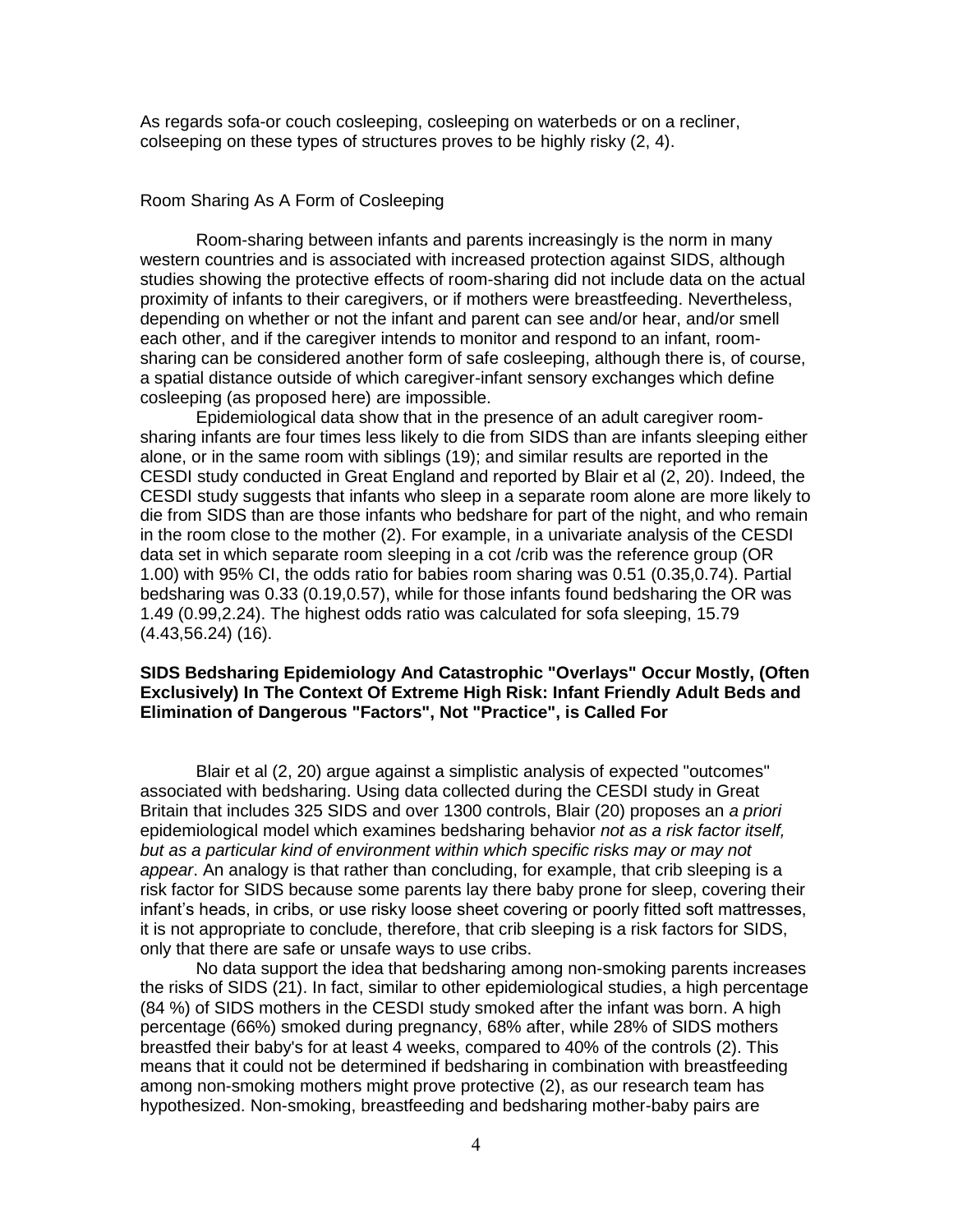consistently under-represented in SIDS populations especially in urban settings, making it difficult to assess the potential protective effects of multiple positive factors which promise, we argue, improved outcomes associated with bedsharing.

# **The Origins of Mother-Infant Cosleeping: How Do We Know That "Cosleeping" Remains "Biologically Appropriate"?**

Supine Infant Sleep Likely Emerged to Facilitate Breastfeeding During Nighttime Mother-Infant Cosleeping

The near cultural universality of the supine infant sleep position, the single most important factor known to reduce the chances of an infant dying from SIDS, can best be explained by understanding that it functions to facilitate breastfeeding, when expressed within the micro-environment within which it evolved: the mother-infant cosleeping/breastfeeding context. That is, the supine infant sleep position evolved in tandem with breastfeeding, and indeed studies show that without instruction the supine infant sleep position by the infant is chosen by the breastfeeding mother nearly 100% of the time, compared with instances in which the infant is placed in a crib to sleep alone (22).

Human infants appear pre-sensitized, as if biologically "expecting" to receive sensory signals linking them to a cosleeping partner, signals such as breathing (vesicular) sounds (23), chest movements (24-26), smells of mother's breastmilk (22) and touches (27), all of which have been shown to change human infant physiology including heart rate and breathing patterns including the cessation of excessive nighttime human infant crying (28) in clinically advantageous ways.

Indeed, in the face of no explanation, the best chance of determining how and why supine infant sleep might be protective should begin by first acknowledging that sleep position is but one factor in a constellation of other factors (arousals, sleep stage progression and duration, body orientations, feeding, touching and movement patterns, time asleep, time awake, body temperature, vocalizations) which mutually regulate each other when the breastfeeding mother infant dyad sleeps in close enough proximity, changes argued by researchers other than ourselves to be protective against SIDS (29, see Tables 1 and 2 ).

# **From The Perspective of the Breastfeeding Mother-Infant Dyad: What Does It Mean To "Bedshare"?**

Over a fifteen year period our research team conducted three separate studies of mother-infant bedsharing (6-9, 30-35). These empirical studies challenge the validity of many widely-held models concerning what constitutes "normal and healthy" infant sleep and under what conditions "normal infant sleep" can be quantified and defined. In our most recent in-house laboratory study our research team quantified differences in the sleep behavior and physiology of 70 mothers and infants. This study involved over 105 separate nights in the laboratory, 155 eight hour infra red video recordings, and 210 separate mother and infant (eight hour) polysomnographic recordings as nearly exclusively breastfeeding mothers and their infants shared a bed or slept apart (in adjacent rooms), over three successive nights per pair(see 5 for methods and details).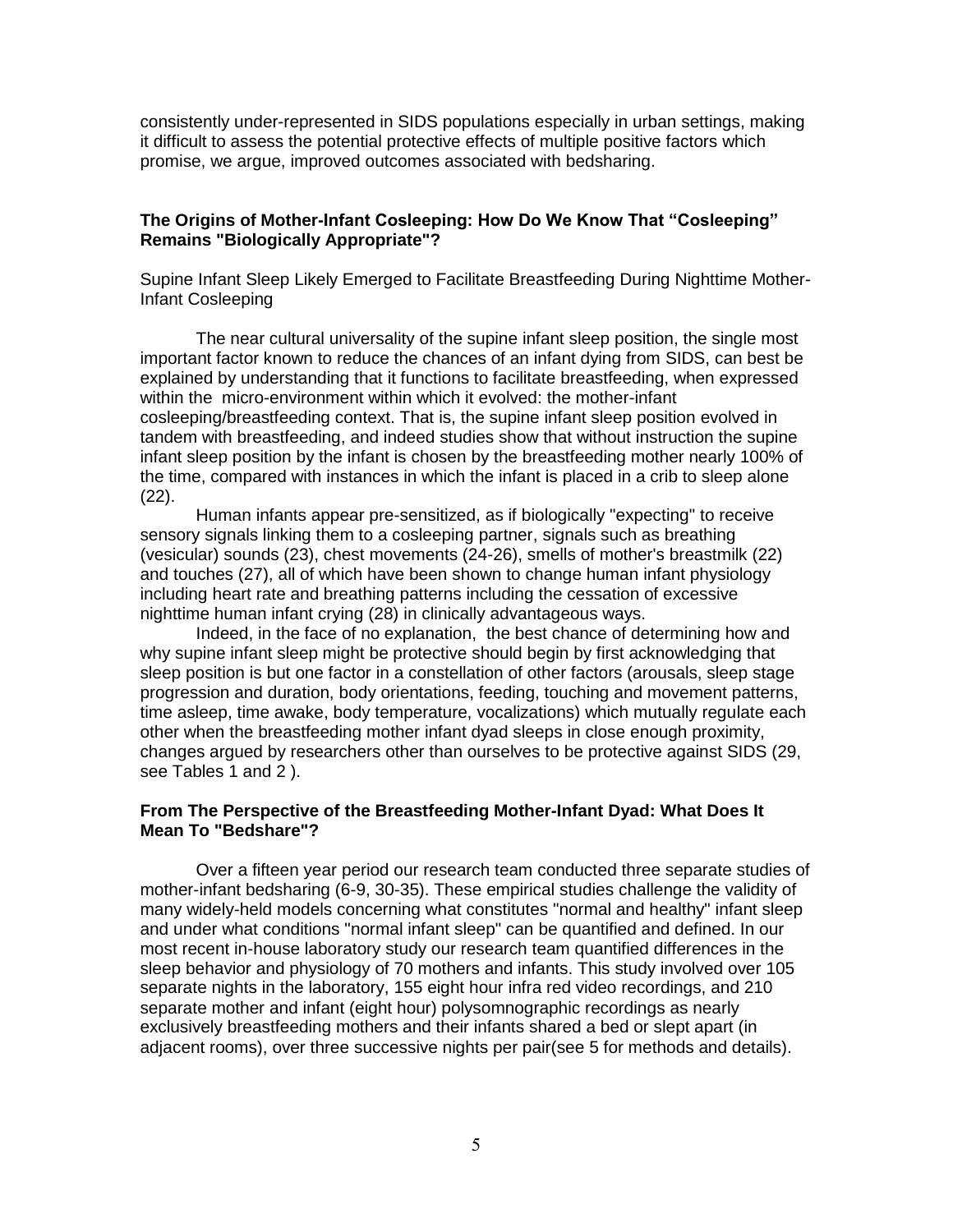#### Breastfeeding In The Solitary and Bedsharing Environments

The "choice" to cosleep specifically in the form of mother-infant bedsharing was found to double not only the number of breastfeeds, but increase by threefold the total nightly durations of breastfeeding and to significantly shorten the average intervals between the breastfeeding sessions (36, and Figures 1 and 2).

We found also that without instruction, the routinely bedsharing breastfeeding mothers almost always placed their infants in the safe supine infant sleep position, probably because it is difficult if not impossible for the mother to breastfeed a prone sleeping infant. For these reasons, we argued that bedsharing promotes increased breastfeeding with potentially significant health gains for the baby and the mother, and possibly reduces the chance of the infant dying from SIDS, since breastfeeding while bedsharing practically mandates the use of the safe supine infant sleep position, at least among Latina breastfeeding/bedsharing mothers.

Increased protection from SIDS through breastfeeding is not universally established (37) but at least half the studies show it as being protective, and since no two studies use the same definition of breastfeeding, research in this area remains difficult to compare (36). In the United States a major multi-center epidemiological study found that "not breastfeeding" was a risk factor for SIDS for both Black and White American populations (39). Only one epidemiological study, however, has looked at whether dose-specific response effects exist and whether they are stable across races and socioeconomic groups in relationship to SIDS. Their data support the possibility that increased breastfeeding leads to increased protection from SIDS. Fredrickson et al (39) found that for both black and white Americans the risk of SIDS decreased for every month of breastfeeding. Conversely, for white mothers the risk of SIDS increased by 1.19 for every month of not breastfeeding, and 2.0 for every month of non-exclusive breastfeeding. For Black mothers, the risk of SIDS also increased by 1.19 for every month of not breastfeeding, but 2.3 for every month of not exclusively breastfeeding.

Sleep Architecture, Mother and Infant Arousal Patterns in the Bedsharing and Solitary Sleep Environments

These differences in feeding patterns between infants in the solitary and bedsharing environment cannot properly be understood outside of the overall context within which they find expression. Increased breastfeeding is but one of a cascade of inter-dependent changes involving arousals, sleep stage duration and progression, mother-baby body orientation and sleep position in bed, breathing and infant crying, all mutually regulating factors as mothers and infant sleep alongside each other in bed (see Figures 3 and 4 for overviews). For example, we found that in general small EEG defined transient infant arousals are facilitated in the bedsharing environment, albeit selectively, and that even when routinely bedsharing infants slept alone they continued to exhibit more transient arousals than did routinely solitary sleeping infants, sleeping alone (9, Tables 1 and 2). Furthermore, bedsharing significantly shortened the amount of time per bout infants remained in deeper stages of sleep (Stage 3-4) compared with when they slept alone, with increases in the amount of time spent in Stage 1 and 2, and more total time asleep (8). Together, these findings justify our speculation that the increased number of arousals in the bedsharing environment, coupled with the reduced amount of time (per bout) spent in deep Stage 3-4 sleep where arousal thresholds for infants are highest, may reduce an infant's chances of dying from SIDS especially among infants born with arousal deficiencies.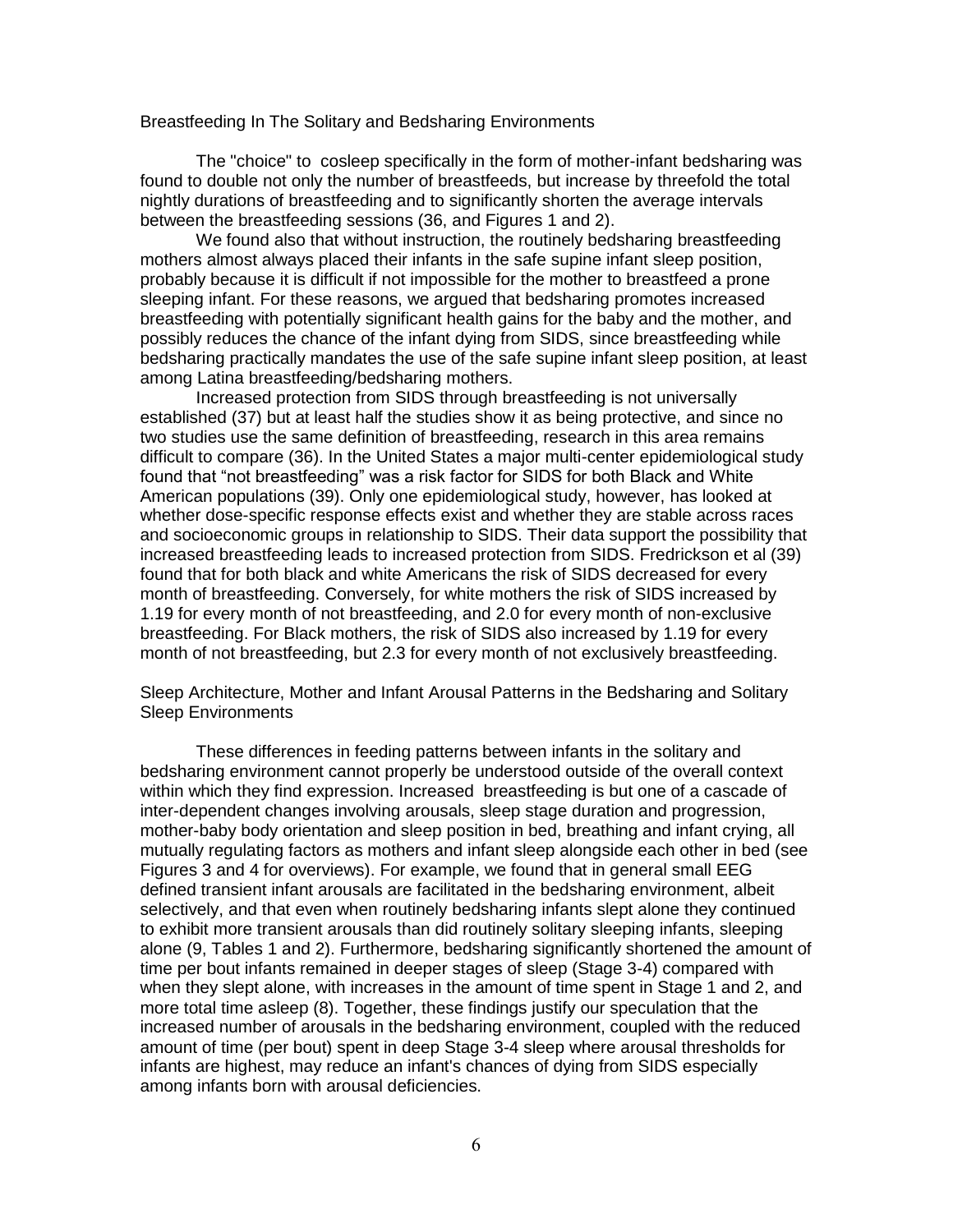We also documented an acute sensitivity on the part of the routine bedsharing mothers to their infant's presence in the bed. That is, compared to the number of temporally overlapping arousals (in which the infant aroused first), routinely bedsharing mothers exhibited significantly more arousals than did routinely solitary sleeping mothers while bedsharing with their infants. This finding argues against the possibility that bedsharing mothers habituate to the presence of their babies and, thus, may pose a danger to them while asleep (9, 34).

While routinely bedsharing mothers aroused and fed their infants more frequently while sleeping next to them, on average they received as much sleep as solitary breastfeeding mothers and infants slept significantly longer than they did when they slept alone (8,9,34). Moreover, 84% of the routinely bedsharing mothers evaluated their sleep following their bedsharing night in the laboratory as being either good or enough, while only 64% of routinely solitary sleeping mothers evaluated their sleep as being either good or enough following their routine, solitary sleep night in the laboratory (34 and Table 2).

In two earlier studies we found that bedsharing mother-infant pairs exhibited a trend toward greater simultaneous overlap in all sleep stages (i.e., stages 1-2, 3-4, and REM). This synchronization of sleep states was not explained by chance and is not found when the sleep/wake-activity of infants is compared to randomly selected mothers with whom they did not co-sleep (30,40).

## **Conclusions**

### From Debate To Discourse

The "debate" over bedsharing i.e. to bedshare or not to bedshare should be transformed from debate to discourse. Discussions about infant and childhood sleeping arrangements by pediatricians, pediatric sleep researchers, SIDS researchers, health and government authorities should move away from the assumption that a singular recommendation is appropriate, and away from the mistaken belief that bedsharing (as one type of cosleeping) is a uniform practice with any predictable, singular outcome. To be specific, this new discourse on bedsharing needs to reject the traditional epidemiological categorization of "bedsharing" as a discrete unitary variable, which carries a fixed, relative risk across all circumstances leading invariably either to good or bad outcomes.

The continuum of parent-infant sleep proximity: Infants do not, after all, sleep in the same place, all night, every night!

This new discourse needs also to reject the assumption that any particular sleeping arrangement is necessarily practiced in an all-or-nothing manner-all night, every night, in the same way, throughout each stage of infancy or childhood development across the first five or so years of life. Ample evidence exists now suggesting that even where parents consider themselves either cosleepers or solitary sleepers often they incorporate a variety of sleeping arrangements which can vary from night to night, and/or from one part of a night, to another (41-44). In transaction with the infant/child's changing social, emotional, and cognitive needs and sleep behavior, and changing parental attitude, experiences, and understandings of their own and their child's needs, sleeping arrangements more-or less fluctuate (in many families) around what is perhaps best conceptualized as a continuum of parent -infant sleep proximity. This continuum can be conceptualized as ranging from the most intimate, high contact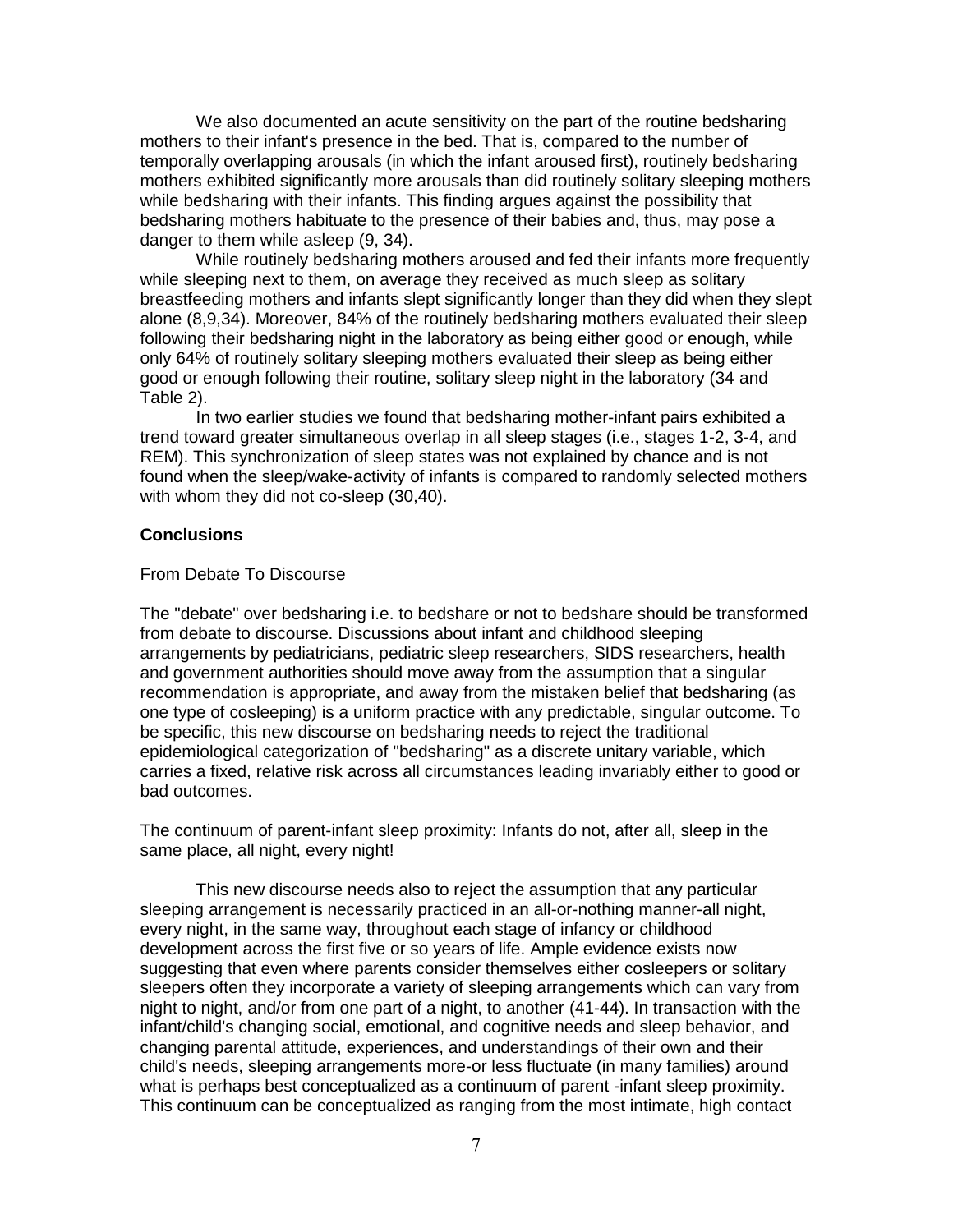forms of sleeping arrangement i.e. parent-infant cosleeping occurring on the same surface, side-by-side, often with baby-controlled breastfeeding, to infants sleeping physically distant from the caregivers, routinely in a crib in its own room, all night, every night. Health educational programs and written materials aimed at teaching parents how to arrange a safe sleep environment-should appreciate and accommodate the potential fluidity of sleeping arrangements in any given family, and entertain the possibility that many, perhaps most, infants are likely to experience diverse sleep locations and arrangements, and, therefore encounter a rich variety of sensory and physical circumstances hypothetically imagined by this model. Sometimes, parents never make a firm decision about where their baby will sleep (41); but when and where sleep happens parents should be alert and made knowledgeable of the special precautions they need to take as different, perhaps each, point on this continuum of parent-infant sleep proximity is encountered.

Identifiable Bedsharing and Cosleeping "Problems" or Hazards Are Worth Solving Too!

It is important that health and governmental authorities understand that there are different ways to approach and solve the "problems" or hazards associated with any given sleep environment, and that how or if certain hazards are thought worth solving will depend on one's own values and preferences, as well as on one's own early childhood sleeping experiences which may differ from the experiences of others. It is not so much tolerance but respect that is called for in reaching consensus on relevant areas of this controversy, specifically respect for scientific and parental positions which differ from, and legitimately challenge the more traditional culturally-based views which disparage and recommend against every and all kinds of cosleeping or bedsharing. This means that the preparation of written materials on safe infant sleep environments need to include diverse health professionals and scientists whose training and experiences reflect the needs of the diverse communities for whom recommendations are intended. Those families who elect to bedshare deserve every bit as much support, encouragement and education as those parents who choose to place their infants to sleep in cribs.

#### "Factors" Not Practice, Dangerous Conditions, Not Dangerous Parental Bodies

By distinguishing between cosleeping in a generic sense and particular forms of cosleeping such as sofa cosleeping and safe and unsafe bedsharing, health professionals can preserve and acknowledge the importance of parents and infants sleeping within arm's reach (cosleeping) – perhaps on different but sometimes on the same surfaces – while simultaneously recognizing that under specific conditions especially among the urban underclass where most of the bedsharing deaths occur, specific types of cosleeping can be dangerous, just as placing infants in specific types of cribs under specific types of conditions, in certain kinds of ways (prone, for example) is also dangerous.

That catastrophic accidents can and do occur in the bedsharing or cosleeping environment is not affirmation of the legitimacy of anti-bedsharing rhetoric, or evidence that such catastrophes must occur, or likely will occur, for any given mother-infant pair. The existence of catastrophic accidents cannot be used as the argument against all bedsharing anymore than catastrophic accidents associated with crib sleeping should constitute an argument against all crib sleeping. Risks are dependent on who is involved and how and why the practice takes place. One thing is certain: only when health professionals and governmental regulatory agencies agree that cosleeping can be a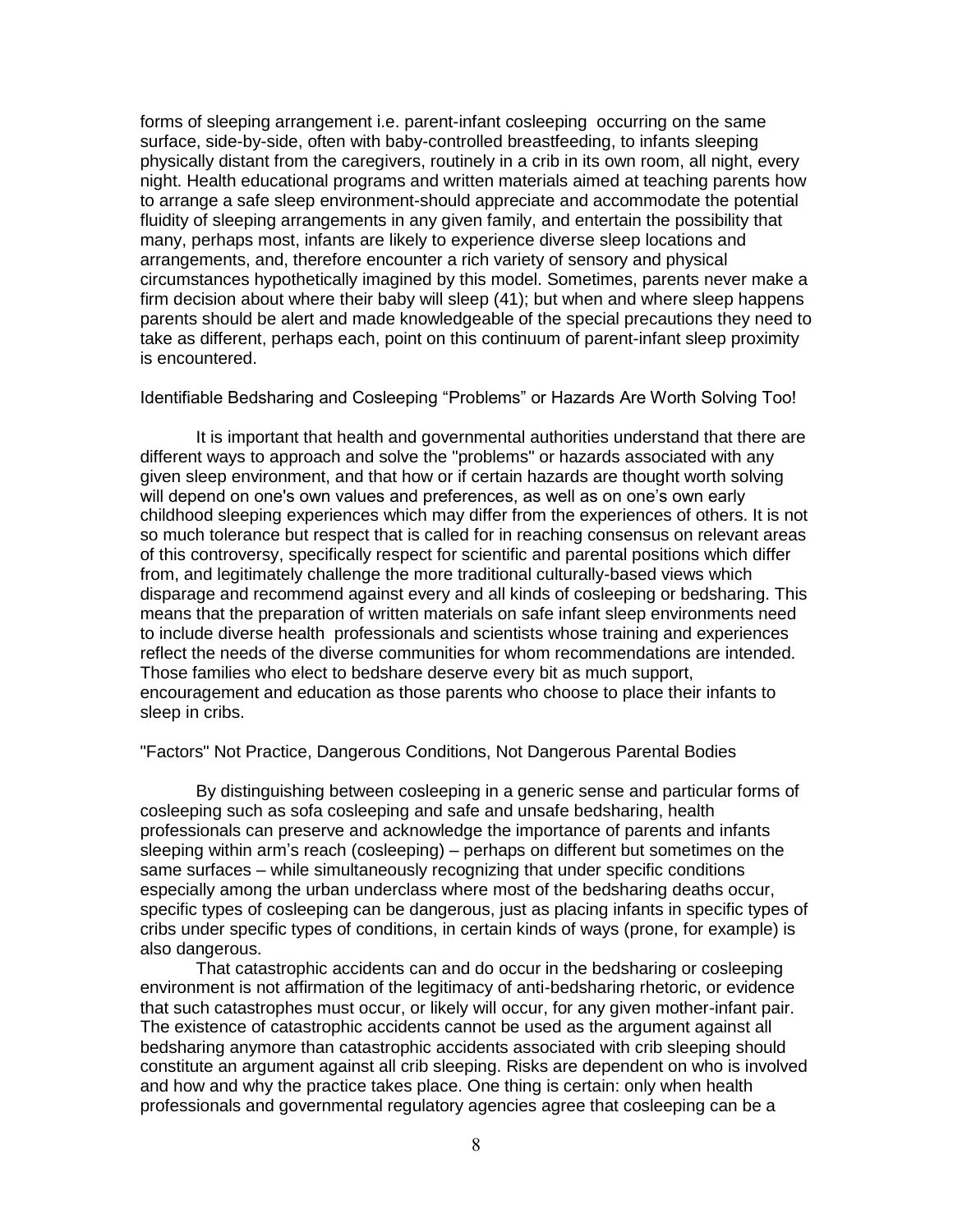good choice for parents will there ever be attention paid to constructing, by design, safe child-adult beds, and associated supportive bedding, structures or furniture.

### **Conclusion**

The first step in reconciling social and scientific biases is to acknowledge that they exist. We have argued here that scientific and social biases have dominated and severely limited the discourse in regards to the question: where should infants and children sleep? It is hoped that this essay will facilitate a major shift away from traditional thinking about legitimate sleeping arrangements among infants and children, particularly concerning the larger related question about what constitutes, healthy, safe and satisfying infant-child sleep – a shift that will include the idea that cosleeping can be one of several "healthy" choices, especially where parents are provided supportive education as to how to make that choice, and practice that choice, safely. Educating parents about bedsharing and crib risk "factors", rather than condemning either practice, is in our opinion the best public health strategy. Surely, health professionals have a responsibility to provide the type of educational context within which a comfortable exchange of information between interested parents and health professionals can occur. Indeed, a century of psycho-biological studies documenting developmental benefits associated with maternal-infant contact among primates indicate that there is no scientific justification for beginning cosleeping or SIDS studies with the *a priori* understanding that increased sleep contact between the human mother-and infant (when in a bed) is inherently dangerous, and likely leads to social, emotional, or sleep-related disadvantages, disorders or death.

While some may choose to solve the hazards associated with crib sleeping, others, including parents, will continue to choose to solve the problems associated with bedsharing. It is time to respect with equal enthusiasm and resources the alternative values that underlie the choice to cosleep – a time-tested sleeping arrangement that refuses to go away, and for all good reasons (45,46).

(This article was published in 2001 in 'Sudden Infant Death Syndrome: Puzzles, Problems and Possibilities'. R. Byard and H. Krous eds. Arnold Publishers: London, pp 258-274.)

### **References Cited**

1. McCoy RC, Hunt CL, Lesko SM, et al. Population-based study of bedsharing and breast feeding. Program and Abstract and Press Release *Ped Acad Soc Annual Meetings* May 5, 2000 Boston, Massachusettes.

2. Blair PS, Fleming PJ, Bensley D., et al. Where should babies sleep---alone or with parents? Factors influencing the risk of SIDS in the CESDI Study. *Br Med J*. 1999; 319: 1457-1462.

3. Drago DA, Dannenberg AL Infant mechanical suffocation deaths in the United States, 1980- 1997. *Pediatrics*. 1999;103: 5:e59.

4. Nakamura S, Wind M, Danello MD., Review of hazards associated with children placed in adult beds. *Arch Pediat Adoles Med*. 1999; 153:1018-1023.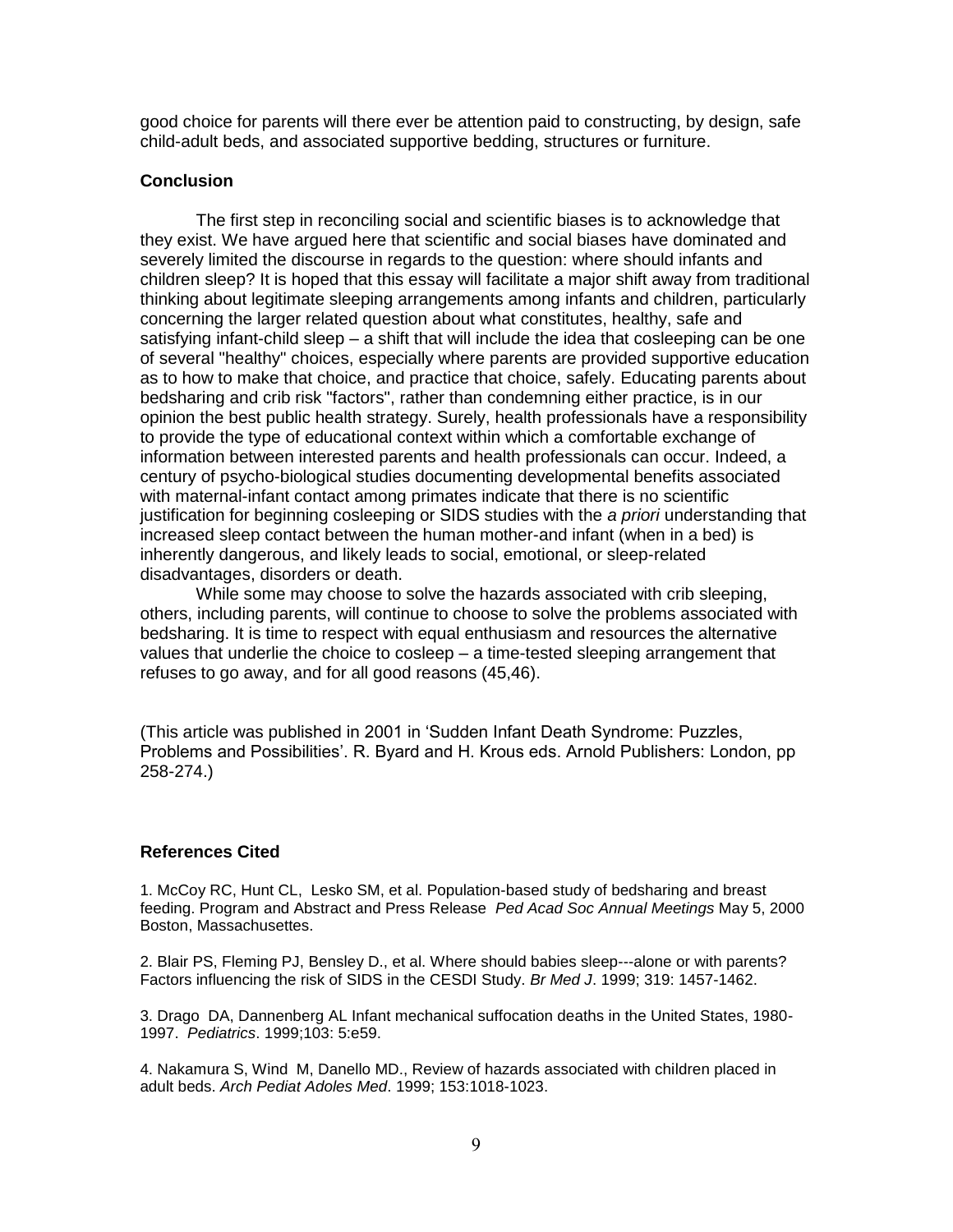5. Scheer NJ. Safe sleeping environments for infants: A CPSC Perspective*. Program and Abstracts Sixth International SIDS Conference*, *Auckland, New Zealand* February 8-11, 2000: Abstract.

6. McKenna JJ. An anthropological perspective on the sudden infant death syndrome (SIDS): the role of parental breathing cues and speech breathing adaptations. *Med Anthrop*. 10:9-53.

7. McKenna JJ. SIDS in cross-cultural perspective: is infant-parent co-sleeping protective? *Ann Rev Anthrop* 1996; 25:201-216.

8. Mosko S, Richard C, McKenna JJ, Drummond S. Infant sleep architecture during bedsharing and possible implications for SIDS. *Sleep* 1996; 19:677-684.

9. Mosko S, Richard C, and McKenna JJ. Infant arousals during mother-infant bedsharing; implications for infant sleep and SIDS research. *Pediatrics*. 1997; 100; 5: 841-849.

10. *Ross Mothers Survey*; 1997 Published and available through Ross Laboratories. *Ross Products Division of Abbot Laboratories.* 

11. Mitchell EA, Scragg L, Clements M. Factors related to infant bedsharing*. NZ Med J.* 1994; 107:466-467.

12. McKenna J, Mosko S, Richard C. Breast Feeding and Mother -infant cosleeping in relation to SIDS prevention. In Trevathan W, Smith N, McKenna J, eds. *Evolutionary Medicine.* New York, NY: Oxford University Press; 1999: 53-74

13. Mitchell EA, Taylor BJ, Ford, RPK, et al. Four modifiable and other major risk factors for cot death: the New Zealand study. *J Paediatr Child Health*.1992 (suppl 1): 53-8.

14. Fleming PJ, Blair P, Bacon C. et al. Environments of infants during sleep and the risk of the sudden infant death syndrome: results of 1993-1995 case control study for confidential inquiry into stillbirths and deaths in infancy. *Bri Med Jour*. 1996; 313:191-195.

15. Fleming PJ. Infant sleep pysiology: does mum make a difference? *Amb Child Health*. 1998; 4 (Suppl 1):153-154.

16.Young J. *Night-time behavior and interactions between mothers and their infants of low risk for SIDS: A Longitudinal Study of room sharing and bed sharing.* 1999, Doctoral Thesis. University of Bristol.

17. Sameroff, A. J., and Chandler, M. Reproductive risk and the continuum of caretaking casuality. In: Horowitz FD , Hetherington SM, Scarr-Salapatek S, Siegel G., eds. *Review of Child Development Research* . Chicago: University of Chicago Press; 1975 4: 187-244.

18. Kelmanson I., An assessment of the microsocial environment of children diagnosed as "sudden infant death" using the process inventory. *Eur. J Pediatr*. 1993; 152:686-690

19. Mitchell EA, Thompson JM. Cosleeping increases the risks of the sudden infant death syndrome but sleeping in the parent's bedroom lowers it. In: Rognum, TO, ed*. Sudden Infant Death Syndrome: New Trends In The Nineties*. Oslo, Norway: Scandinavian University Press. 1995: 266-269.

20. Blair, P Where should infants sleep? Alone or with their parents? *Program and Abstracts of Sixth International SIDS Conference Auckland, New Zealand*. February 8-11, 2000.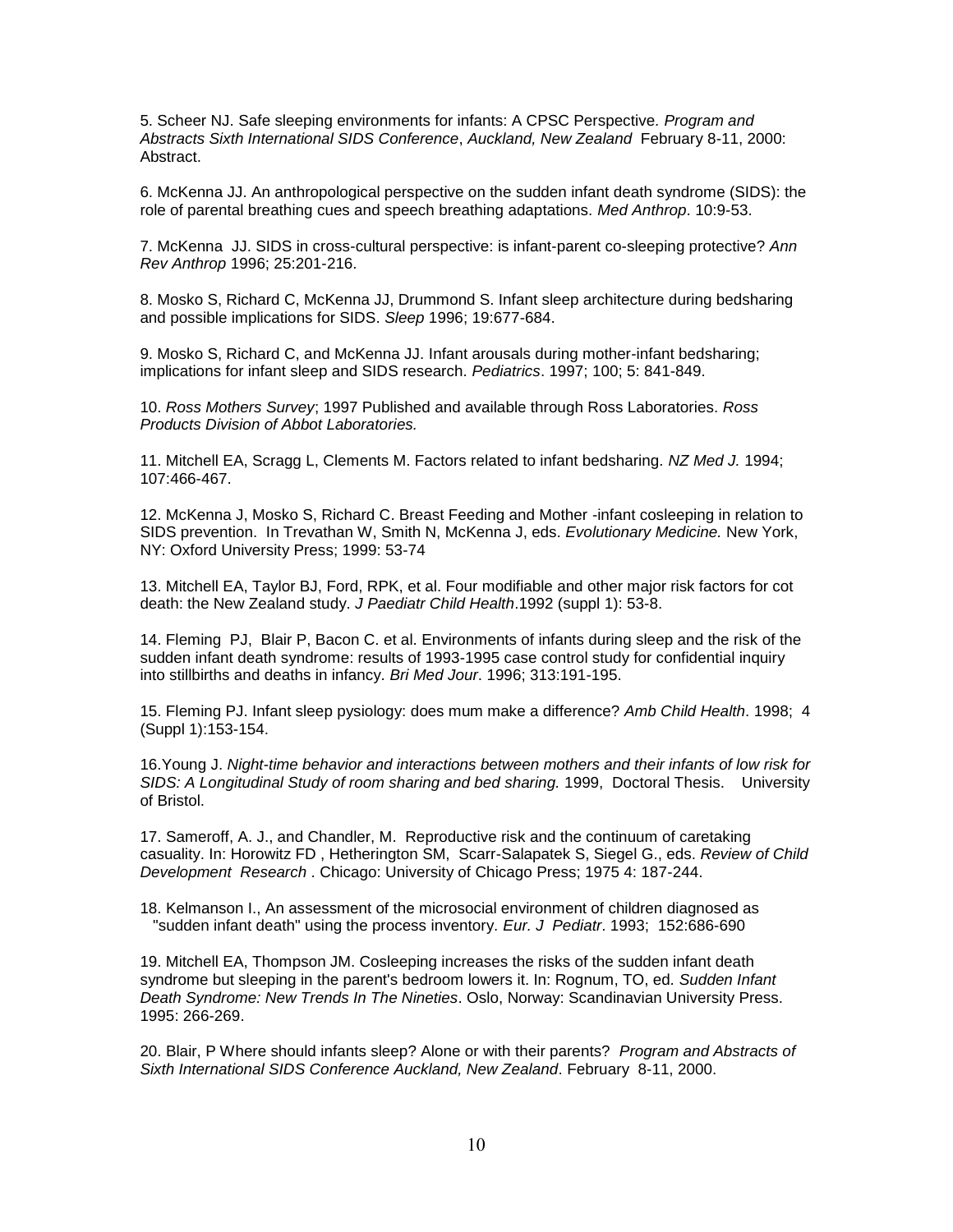21. Young J, Fleming PJ. Reducing the risks of SIDS: The role of the pediatrician. *Paediatrics Today*. 1998; 6(2):41-48.

22. Richard C, Mosko, S., McKenna JJ. Sleeping position, orientation, and proximity in bedsharing Infants and mothers. *Sleep* 1996; 19:667-684.

23. Stewart MW, Stewart LA. Modification of sleep respiratory patterns by auditory stimulation: indications of techniques for preventing sudden infant death syndrome? *Sleep.* 1991; 14 (3):241- 8

24. Thoman EB, Graham SE Self-regulation of stimulation by premature infants. *Pediatrics*  1986;78: 855-60.

25. Korner AF, Thoman, EB. The relative efficacy of contact and vestibular-proprioceptive stimulation on soothing neonates. *Child Dev*. 1972: 43:443-53.

26. Korner AF, Guilleminault C, Van den Hoed J, Baldwin RB. Reduction of sleep apnea and bradycardia in pre-term infants on oscillating waterbeds: a controlled polygraphic study. *Pediatrics*. 1978; 61:528-33.

27. Field T. *Touch In Early Development*. Ed*.* Lawrence Earlbaum and Associates. Malwah: New Jersey; 1995.

28. Barr R, Elias M. Nursing interval and maternal responsivity: effects on early crying. *Pediatrics*. 1988; 81:521-536.

29. Goto K, Miririan M, Adams M. et al. More awakenings and heart rate variability during sleep in preterm infants. *Pediatrics.* 1999;103:3:603-609.

30. McKenna JJ, Mosko S, Dungy C, and McAninch P Sleep and arousal patterns of co-sleeping human mothers/infant pairs: A preliminary physiological study with implications for the study of Sudden Infant Death Syndrome (SIDS). *Amer J Phys Anthr*op 1990; 83:331-347.

31. McKenna, JJ. The potential benefits of infant-parent co-sleeping in relation to SIDS prevention; overview and critique of epidemiological bed sharing studies. In *Sudden Infant Death Syndrome: New Trends in the Nineties*. Rognum TO, ed. Oslo, Norway: Scandinavian University Press; 1995: 256-65.

32. McKenna JJ, Mosko S, Richard C. et al.. Mutual behavioral and physiological influences among solitary and co-sleeping mother-infant pairs; implications for SIDS. *Early Hum Dev.* 1994; 38:182-201.

33. McKenna, JJ, Thoman E, Anders T, Sadeh A, Schechtman V, Glotzbach S. Infant-parent co-sleeping in evolutionary perspective: implications for understanding infant sleep development and the Sudden Infant Death Syndrome (SIDS). *Sleep*. 1993; 16:263-282.

34. Mosko S, Richard C, McKenna JJ. Maternal sleep and arousals during bedsharing with infants. *Sleep* 1997; 20 (2):142-150.

35. Richard C, Mosko S, and McKenna JJ. Apnea and periodic breathing in the bedsharing infant. *Amer J Applied Phys*. 1998; 84(4):1374-1380.

36. McKenna JJ, Mosko S, Richard C. Bedsharing promotes breast feeding. *Pediatrics.* 1997; 100:214-219.